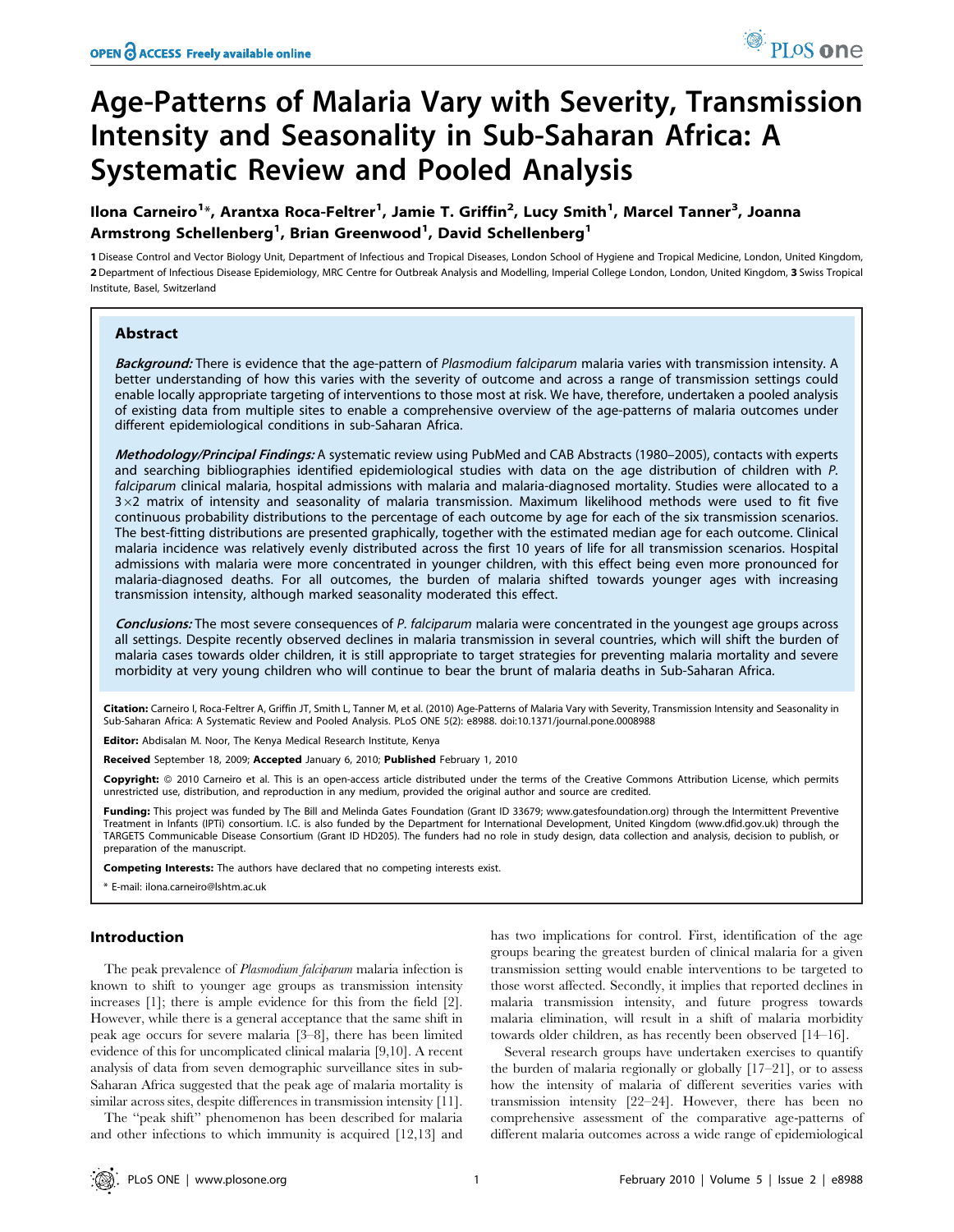settings. This study builds on previous data abstraction efforts to collate and analyse the age distribution among children of clinical malaria, hospital admissions with malaria and deaths diagnosed as malaria. Data are abstracted from epidemiological studies across sub-Saharan Africa. We have not considered data from outside sub-Saharan Africa because of the very different epidemiology of malaria in many of these areas with P. vivax playing an important role. We use statistical modelling of these data to describe the agepatterns of P. falciparum malaria for six broad epidemiological settings categorised according to distinct combinations of malaria transmission intensity and seasonality.

# Methods

#### Data Sources and Definitions

Systematic literature reviews were undertaken using the PubMed and CAB Abstracts (BIDS) online abstracting databases, the WHO publication Library (WHOLIS: www.who.int/library/ databases/en/) and the SIGLE grey literature database (www. opensigle.inist.fr), conducting key author searches and crosschecking the bibliographies of references identified and of previous literature reviews on malaria morbidity and anaemia [25]. A review of studies that measured entomological inoculation rates (EIR) between 1970–2005 was undertaken in November 2005 using combinations of the following search terms: EIR, entomologic\* inoculation rate, sporozoites inoculation rate, anoph\*, vector\* capacity, biting rate, sporozoite rate, sporozoites index, malaria transmission, entomol\*, malaria control, light trap, pyreth\* spray, human bait. The EIR studies were screened for quality, including sampling methods, length of sampling period and frequency of sampling. A review of studies that measured parasite prevalence between 1980–2006 was undertaken in February 2006 using combinations of the following search terms: malaria, falciparum, parasit\*, epidemiology, parasitology, transmission, prevalence, morbidity, cross-sectional survey, child, infant. A review of studies that measured malaria morbidity and mortality outcomes between 1980–2005 was undertaken in October 2005 (see Figure 1) using combinations of the following search terms: malaria, falciparum, morbidity, mortality, epidemiology. An additional review of studies on all-cause hospital admissions from 1980–2008 was undertaken in July 2008 using combinations of the following search terms: hospitalization, hospitals/statistics and numerical data, hospitals/trends, hospitals/utilization, inpatients, hospital mortality, pediatrics. Only studies undertaken from 1980 in sub-Saharan Africa in areas endemic for Plasmodium falciparum and which reported on malaria outcomes in children (under 15 years of age) were included. Age of clinical malaria episodes and malaria-diagnosed deaths was obtained from community-based studies of a representative sample of the population, while age of hospital admissions with malaria was identified from hospital-based studies. Only data from baseline periods or control arms of intervention studies were included, to prevent confounding of the relationships under investigation, especially by transmission reducing interventions.

All relevant references were collected, examined and key information abstracted directly into a relational database form in Microsoft Access, which was developed to link the studies using geographical co-ordinates. When additional information was needed, authors were contacted for further details. A number of authors shared individual-level datasets, or a more detailed agebreakdown of malaria outcome data than was publically available.

Data on the incidence of clinical malaria were obtained from longitudinal studies using either active or passive case detection. Case definitions varied according to (i) whether or not reported history of fever was considered, and over what time period (24 or 48 hours), (ii) whether a concurrent axillary  $(\geq 37.5^{\circ}C)$  or rectal  $(\geq 38.5^{\circ}C)$  temperature measurement was considered, and (iii) whether a parasite density threshold was used. An age-specific fever density threshold calculated according to previously described methods to ascertain the malaria-attributable fraction of fevers in endemic areas [26] was used in some studies [27–32]. Where data were available to us [33–40], the number of malariaattributable fevers in each age group was calculated using the following formula:

$$
\mathbf{I}_{\mathrm{m}}\!=\!I_{p}\!-\!\frac{\left(I_{n}\!\times\!P\right)}{\left(1-P\right)}
$$

where  $I_m$  is the incidence of fevers truly attributable to malaria,  $I_b$ is the incidence of fevers associated with malaria parasites,  $I_n$  is the incidence of fevers not associated with malaria parasites and P is the prevalence of P. falciparum. In some cases, data on age-specific fever incidence or parasite prevalence was obtained from other studies from the same site and linearly interpolated if the same age-categories were not available.

It was not possible to estimate the malaria-attributable incidence of fevers adjusting for changes in a parasite density threshold with age for 11 of the 29 studies included in this analysis. Of these, 6/11 used a fixed fever density threshold, with 3/6 calculating a locally specific density threshold based on the malaria-attributable fraction. A sensitivity analysis was undertaken to assess the impact of using different threshold densities on the results.

Hospital admissions with malaria were all (or, in some cases, a proportional sample) of admissions to the paediatric ward of a given hospital who had a positive rapid diagnostic test or blood flim for malaria. All-cause hospital admissions were all admissions to a paediatric ward. Malaria-diagnosed deaths were obtained from studies using recognised verbal autopsy methods, and include all acute febrile illness deaths minus those with an obvious alternative cause. Data on all-cause deaths were obtained from the malaria-diagnosed deaths literature review, and were not searched for separately.

# Classification of Study Site Transmission Intensity and **Seasonality**

Given the imprecision and temporal variability of EIR estimates, malaria transmission intensity was arbitrarily categorised into three broad categories as low  $\triangle EIR<10$  bites per person per year (pppy)), medium (EIR 10–100 bites pppy) or high (EIR>100 bites pppy). Settings where malaria is epidemic were not included. Few studies reported good quality EIR estimates, and the previously described log-linear relationship between EIR and parasite prevalence [41,42] was independently confirmed from the studies identified through our searches. The log-linear relationship identified cut-offs of  $\leq 25\%$ , 25–60% and  $\geq 60\%$ parasite prevalence in children  $\leq$ 5 years of age to be approximately concordant with the low, medium and high transmission intensity using EIR [25]. Using the geo-referenced relational database, each study was assigned to a transmission intensity category on the basis of EIR or parasite prevalence studies from within the same second administrative level, matched as closely as possible in time.

The seasonality of malaria transmission for a given setting was difficult to define, with contradictory descriptions sometimes given by different authors for the same site. Preliminary analysis of monthly incidence data revealed a continuum of seasonal patterns, which could be arbitrarily divided into those with  $\geq 75\%$  of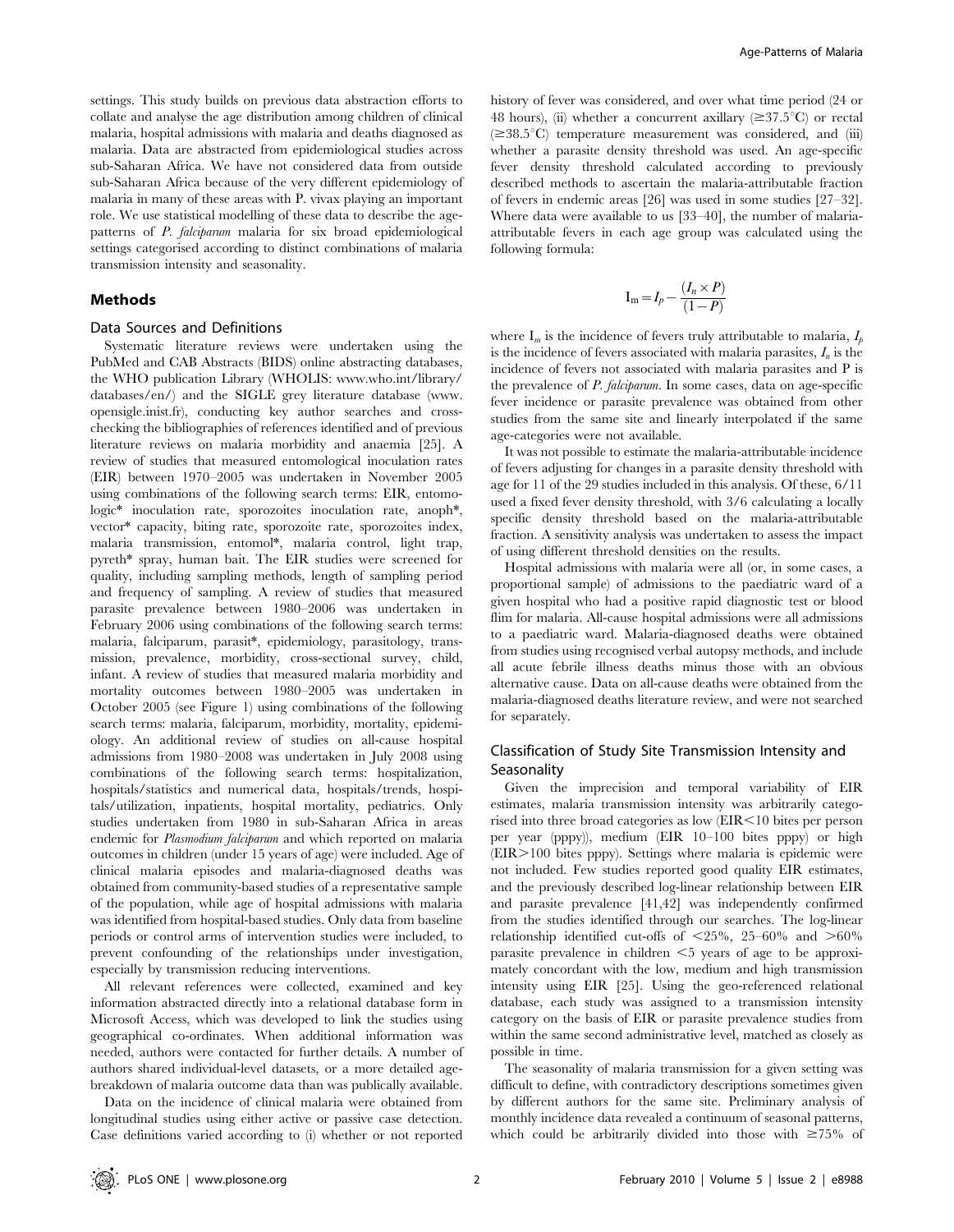

Figure 1. Systematic literature review process. Flow diagram describing the systematic review of literature on the age-breakdown of uncomplicated clinical malaria, hospital admissions with malaria and malaria-diagnosed deaths. doi:10.1371/journal.pone.0008988.g001

episodes concentrated in  $\leq 6$  months of the year, considered to have ''marked seasonality'', and those with no marked seasonality [43]. The MARA (Mapping Malaria in Africa) maps of seasonality of climate suitability for malaria were consulted [44] if consistent definitions were not available from published references. In a few instances where no additional data on transmission intensity or seasonality were available for a given study, malaria experts with local knowledge were consulted. See Tables S1, S2, and S3 for criteria and sources used to allocate each study to one of six cells of a transmission intensity-seasonality matrix as presented in Table 1: low, medium, high transmission, with marked or no marked seasonality.

#### Statistical Analyses

The malaria outcomes described are incidence of clinical malaria with fever, numbers of hospital admissions with malaria parasites and numbers of malaria-diagnosed deaths in the community. Data on age of all-cause hospital admissions and all-cause mortality were also abstracted for comparative purposes. Data on each outcome were abstracted by age (in months under five-years of age, if possible, and then by year) up to 15 years. Studies based on very small sample sizes  $\leq 50$  cases or person-years at risk) were excluded because the percentage age-distributions could easily be spurious. For the hospital admissions with malaria and malaria-diagnosed deaths, 1 [45] and 2 [46,47] studies respectively which reported only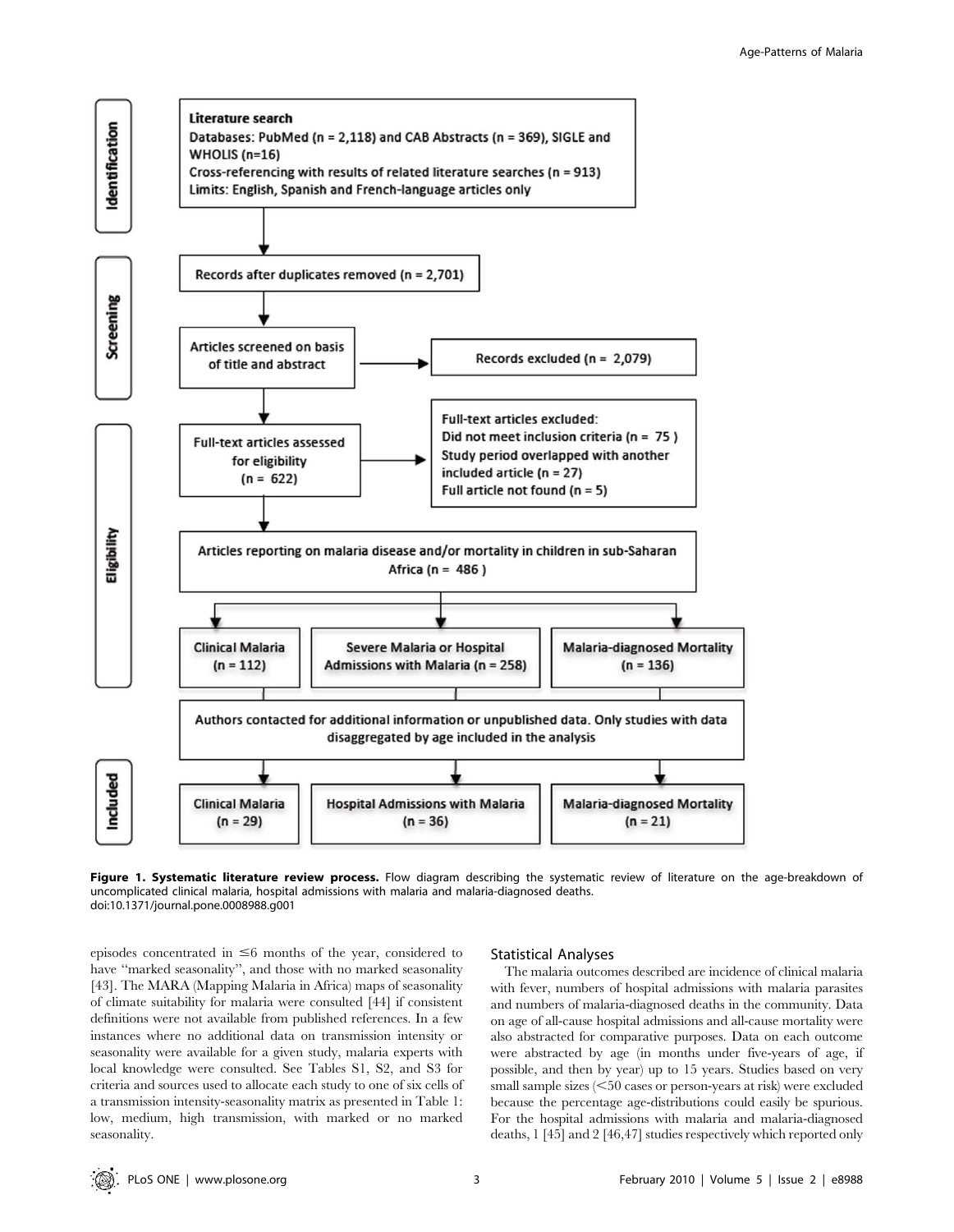Table 1. Distribution of research study countries and sites by matrix of transmission intensity and seasonality.

| <b>Outcome</b>                                             | <b>Seasonality</b>          | Transmission Intensity (Entomological Inoculation Rate [bites per person per year (pppy)])                               |                                                                                                                                                                                                                                              |                                                                                                                                                                                     |  |  |
|------------------------------------------------------------|-----------------------------|--------------------------------------------------------------------------------------------------------------------------|----------------------------------------------------------------------------------------------------------------------------------------------------------------------------------------------------------------------------------------------|-------------------------------------------------------------------------------------------------------------------------------------------------------------------------------------|--|--|
|                                                            |                             | $<$ 10 bites pppy*                                                                                                       | 10-100 bites pppy                                                                                                                                                                                                                            | >100 bites pppy                                                                                                                                                                     |  |  |
| Clinical malaria Marked                                    | seasonality                 | Mali (Sotuba), Senegal<br>(Central & South Dakar)                                                                        | Cameroon (Ebolakounou).<br>Mali (Sotuba), Mozambique (Maputo),<br>Senegal (Niakhar), The Gambia<br>(Upper Baddibu)                                                                                                                           | Burkina Faso (Nouna),<br>Ghana (Kassena-Nankhana),<br>Mali (Donequebougou)                                                                                                          |  |  |
|                                                            | No marked<br>seasonality    | Ghana (Prampram),<br>Uganda (Kampala),                                                                                   | Gabon (Lambarene), Mozambique<br>(Manhica), Tanzania (Ifakara, Muheza<br>highlands)                                                                                                                                                          | Benin (Atlantic Coast), Cameroon<br>(Koundou), Cote d'Ivoire<br>(Korhogoro), Ghana (Afigya<br>Sekyere), Kenya (Asembo Bay),<br>Senegal (Dielmo), Tanzania<br>(Idete, Muheza, Tanga) |  |  |
| <b>Hospital</b><br>admissions<br>with malaria<br>parasites | <b>Marked Seasonality</b>   | Guinea Bissau (Bissau), Senegal (Dakar),<br>Sudan (Geradif), Tanzania (Huruma, Kibosho),<br>The Gambia (Banjul, Sibanor) | Burkina Faso (Ougadougou),<br>Mozambique (Maputo),<br>Tanzania (Same), Zambia (Choma)                                                                                                                                                        | Burkina Faso (Sorou & Nayala)                                                                                                                                                       |  |  |
|                                                            | No marked<br>seasonality    |                                                                                                                          | Benin (Cotonou), D. R. Congo<br>(Brazzaville, Kinshasa), Gabon<br>(Lambarene, Libreville), Ghana<br>(Kumasi), Kenya (Kilifi), Malawi<br>(Blantyre, Mangochi, Zomba),<br>Mozambique (Manhica),<br>Nigeria (Ilorin), Tanzania (Ifakara, Moshi) | Ghana (Tamale), Tanzania<br>(Tanga)                                                                                                                                                 |  |  |
| Malaria-<br>diagnosed<br>mortality                         | <b>Marked Seasonality -</b> |                                                                                                                          | The Gambia (Farafenni, South Bank,<br>Upper River Division), Senegal (Niakhar) Nouna, Oubritenga), Ghana                                                                                                                                     | Burkina Faso (Kourweogo,<br>(Kassena-Nankhana),<br>Senegal (Bandafassi)                                                                                                             |  |  |
|                                                            | No marked<br>seasonality    |                                                                                                                          | Kenya (Kilifi), Mozambique (Manhica),<br>Tanzania (Ifakara, Rufiji)                                                                                                                                                                          | Burundi (Nyanzalac), D. R. Congo<br>(Katana), Guinea (Mandiana),<br>Kenya (Asembo Bay, Kisumu),<br>Tanzania (Bagamoyo)                                                              |  |  |

doi:10.1371/journal.pone.0008988.t001

on children less than 5 years of age were excluded as these would otherwise skew the age distribution as there was no denominator for analysis of these outcomes.

All data were analysed using Stata 10.1 (StataCorp. 2007. Stata Statistical Software: Release 10. College Station, TX: StataCorp LP). A user-written (JG) command (details available on request from the authors) was used to censor the data at different age intervals (interval-censored) and to use data with different maximum age values (right-truncated). This enabled the inclusion of studies that reported on different age ranges and used different age groupings. The percentage of each outcome by age  $(0-10)$ years - excluding neonates for malaria-diagnosed mortality) was calculated for each study. Studies from the same research setting were included if there was no temporal overlap. However, it was not possible to adjust the analyses for intra-cluster correlation within site due to small numbers of studies from the same site. Data from sites in the same cell of the transmission matrix were analysed together and five continuous probability distributions (gamma, Weibull, log-normal, log-logistic, exponential) were fitted to the data using a time-to-event likelihood for severe events, or Poisson likelihood to account for the person-time at risk for the incidence of clinical malaria. The distributions with the lowest AIC (Akaike Information Criterion) value were identified as the best fitting [48]. For the analysis of malaria-diagnosed deaths, the fitted distributions were re-scaled to exclude children under 1 month of age, as neonatal deaths are difficult to attribute and malaria is not considered a major problem in this age group. The median age was calculated as the  $50<sup>th</sup>$  percentile of the best-fitting distribution for each outcome and transmission scenario.

### Results

A total of 29, 36 and 21 studies were included in the analysis of clinical malaria, hospital admissions with malaria, and malariadiagnosed mortality respectively (see Table 2). In addition, 22 studies on all-cause admissions and 28 studies on all-cause mortality were also analysed (data not shown). For malaria and all-cause hospital admissions, there were no data from areas with no marked seasonality and low transmission intensity. For allcause admissions there were also no data for areas of high intensity and marked seasonality. However, the analyses included 3 studies from areas with sporadic or no malaria transmission. For malariadiagnosed mortality, there were no data from areas with low transmission.

Figure 2 shows the percentage of each outcome by age for children under 10 years, such that the integral of the curve is equal to one, i.e. 100% of expected cases. Clinical malaria is relatively evenly distributed across all ages with a shift towards younger age groups as transmission intensity increases, both in areas of nonmarked and marked seasonality. The median age for clinical malaria ranges from 32 months (Inter-quartile range (IQR): 15, 61) in settings of highly intense and not markedly seasonal transmission, to 72 months (IQR: 45, 97) in settings of low intensity and markedly seasonal transmission. In six studies, the estimation of malaria-attributable fevers resulted in negative values for some age-groups, and these were considered to be zero cases of malaria-attributable fevers. For one study [37], all age-groups had a higher asymptomatic prevalence of infection than prevalence of fevers associated with parasites, resulting in this study contributing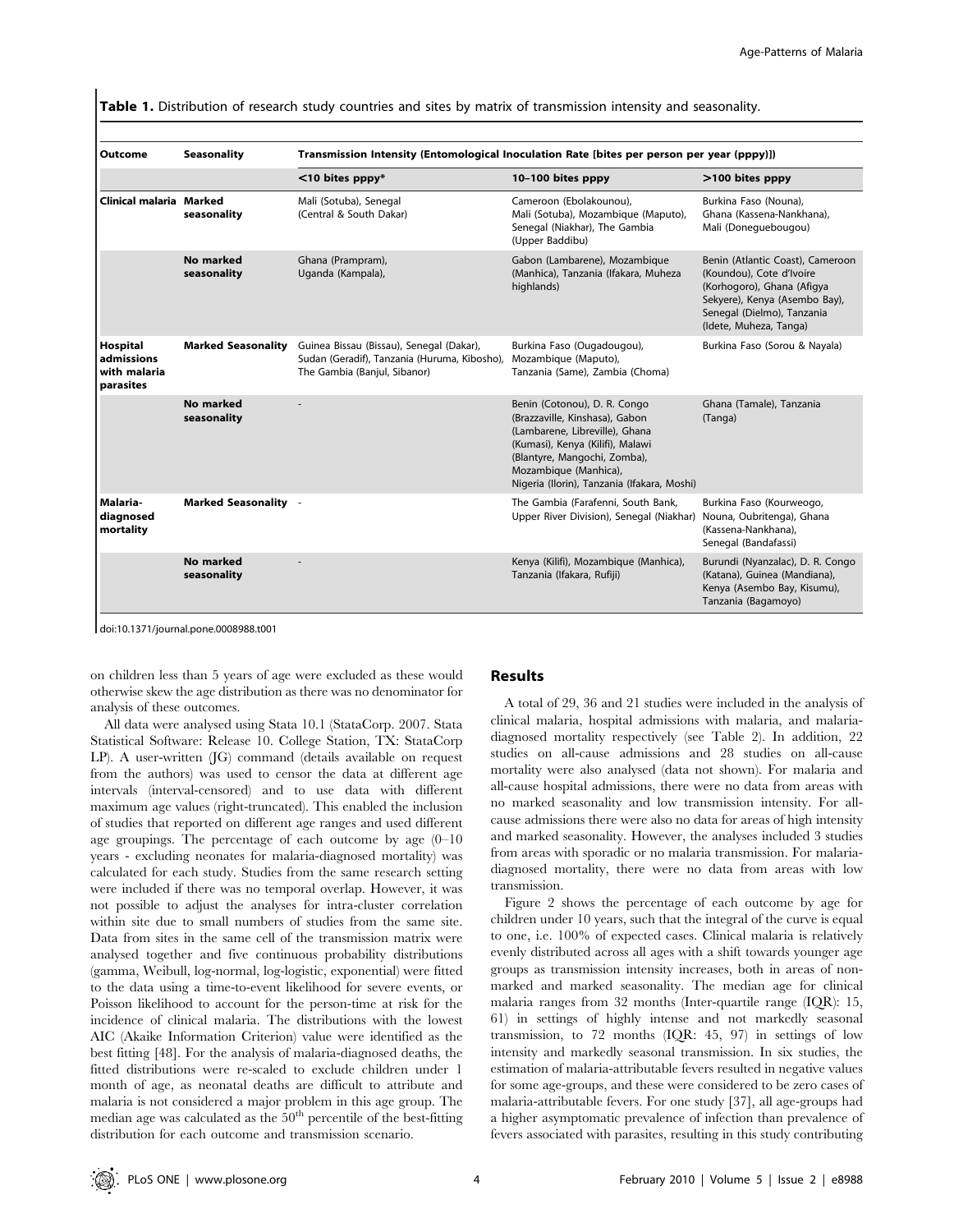Table 2. Number of studies, (research sites) and [sources of data] included in the analyses, with best-fitting probability distributions.

| l Outcome                                     | <b>Seasonality</b>        | Transmission Intensity (Entomological Inoculation Rate [bites per person per year (pppy)]) |                                    |                                             |  |
|-----------------------------------------------|---------------------------|--------------------------------------------------------------------------------------------|------------------------------------|---------------------------------------------|--|
|                                               |                           | <10 bites pppy                                                                             | 10-100 bites pppy                  | $>100$ bites pppy                           |  |
| l Clinical malaria                            | <b>Marked seasonality</b> | 3 (2) [10,39,60] Log-normal                                                                | 5 (5) [10,29,32,61,62] Log-normal  | 4 (3) [10,37,45,63] Log-normal              |  |
|                                               | No marked seasonality     | 2 (2) [27,38] Log-normal                                                                   | 6 (5) [34,36,40,64-66] Gamma       | 9 (9) [28-31,33,35,36,67-69] Loq-<br>normal |  |
| Hospital admissions with<br>malaria parasites | <b>Marked Seasonality</b> | 9 (6) [6,70-76] Log-logistic                                                               | 6 (4) [5,6,77-80] Log-logistic     | 1 (1) [5] Log-logistic                      |  |
|                                               | No marked seasonality     | $0 -$                                                                                      | 18 (14) [6,14,74,81-90] Log-normal | 2 (2) [6,91] Log-logistic                   |  |
| Malaria-diagnosed mortality                   | <b>Marked Seasonality</b> | $0-$                                                                                       | 6 (4) [92-97] Log-normal           | 6 (5) [11,96,98,99] Log-logistic            |  |
|                                               | No marked seasonality     | $0-$                                                                                       | 4 (4) [11,100] Log-logistic        | 5 (5) [11,101-104] Gamma                    |  |

doi:10.1371/journal.pone.0008988.t002

an incidence of zero malaria-attributable cases across the agegroups 6–24 months.

A sensitivity analysis using no threshold density and a fixed density cut-off for those studies for which data were available suggested that the age-pattern would be slightly more evenly distributed across age groups if an age-specific cut-off was not used (data not shown). Therefore, the results presented here are likely to partially underestimate the proportion of clinical malaria that occurs in younger age groups, especially for areas of marked seasonality where 7/12 studies used a fixed density threshold or no threshold density to define clinical malaria.

Hospital admissions with malaria parasites are more concentrated in younger children than is clinical malaria in all settings, and these severe cases become more concentrated in younger ages with increasing transmission intensity and less seasonality. The median age ranges from 17 months (IQR: 10, 29) at high, not markedly seasonal transmission to 36 months (IQR: 20, 60) at low and markedly seasonal transmission.

Malaria-diagnosed mortality is more focussed in younger children than admissions with malaria in all settings for which there are comparative data. Once more there is a distinctive shift of the peak age towards infants as transmission becomes more



Figure 2. Age-patterns of P. falciparum malaria in Sub-Saharan Africa. Percentage of uncomplicated clinical malaria, hospital admissions with malaria and malaria-diagnosed deaths per month of age in children under ten years of age, by transmission intensity (TI) and seasonality of malaria transmission.

doi:10.1371/journal.pone.0008988.g002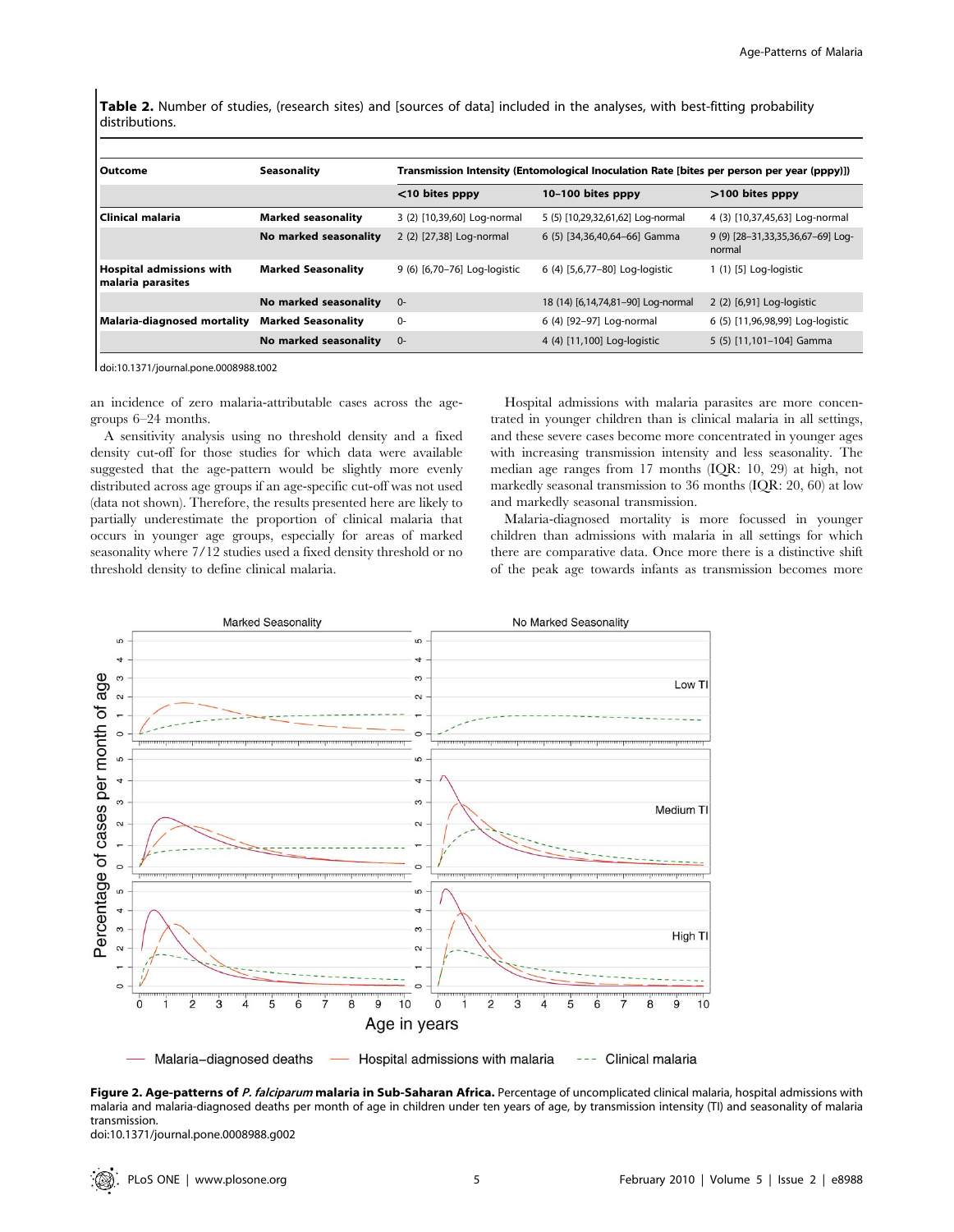intense. The median age for malaria-diagnosed mortality ranges from 12 months (IQR: 6, 22) at high, not markedly seasonal transmission to 28 months (IQR: 15, 51) at medium and markedly seasonal transmission.

For all three outcomes, the age-patterns are less biased towards younger ages in areas of marked seasonality than in areas without marked seasonality for a given intensity of transmission. Table 3 shows the median ages and inter-quartile ranges for each outcome for each cell of the transmission matrix.

# Discussion

We have compiled and analysed available data on P. falciparum malaria outcomes of different severities across all transmission intensities in sub-Saharan Africa. Our analyses confirm previous findings that the peak age of uncomplicated clinical malaria declines with increasing transmission intensity. The most striking finding, however, was the extent to which hospital admissions with malaria, and especially malaria-diagnosed deaths, occur in the youngest age groups regardless of transmission intensity. This has implications for the age-targeting of malaria control strategies.

For uncomplicated clinical malaria, the distribution is relatively even across all ages under-10 years with a slight tendency for the age-pattern to shift towards younger age groups with increasing transmission intensity. This is similar, although less pronounced, to previously published comparative results from Senegal [9] and Mali [10], some of which was excluded from this pooled analysis (due to lack of denominator data for the Ndiop study [9]).

It is likely that inclusion of data without an age-specific density threshold for one third of the studies will have resulted in a dampening of the peak-shift effect reported here. The incidence of non-malarial fever with incidental parasitaemia would be expected to increase with age as parasite tolerance is acquired. The use of no fever density threshold would therefore result in an overestimate of the proportion of cases in older age groups, while the use of a fixed ''average'' density threshold would result in an underestimate of the proportion of cases at younger ages and an overestimate of cases at older ages. Estimation of the true malariaattributable incidence for many studies was hampered by a lack of site-specific information on either all-cause fever or parasite prevalence for the same age-ranges covered by our data. An increase in the specificity of the case definition would shift the agedistribution of malaria-attributable fevers further towards younger ages, and this would increase with transmission intensity, as parasite tolerance would develop earlier in life. In addition, not all studies removed the time at risk after an antimalarial treatment, and this will serve to underestimate the true incidence. This bias will be more pronounced in the peak incidence age-groups

resulting in a dampening of the age-patterns, especially at higher transmission intensities.

Hospital admissions for malaria are concentrated in children under-5 years of age in all settings, with a shift towards younger ages with increasing intensity of malaria transmission. This is consistent with previous reports that have compared data across sites with different transmission intensities [3,4], as well as within sites with observed declines in transmission intensity over time [14–16]. The age-distributions of different syndromes of severe malarial disease have previously been shown to vary with transmission intensity [23,49,50]. A comprehensive analysis of specific outcomes across a range of transmission settings has been undertaken and will be presented elsewhere (Roca-Feltrer et al., manuscript in preparation).

Our analysis shows that, across all ranges of transmission intensity, malaria-diagnosed mortality is focussed in the very young. This is in keeping with recently published data on agespecific malaria mortality rates from a number of sites in Africa, which showed the peak age of malaria deaths to be in children under 1 year of age [11].

Our findings have implications for malaria control programmes that aim to tackle the worst effects of malaria. Based on the agepattern of clinical episodes and severe disease, the burden of malaria deaths in the very young would likely be underestimated. The situation is compounded by the fact that, in sub-Saharan Africa, the majority of malaria deaths occur outside hospital and are therefore less visible than cases of severe disease. Age-targeted strategies such as intermittent preventive treatment of infants (IPTi) [51] and children (IPTc) [52], and vaccination against malaria [53] are currently being investigated and are likely to have a role to play in settings with moderate and high transmission [54]. The intensity of malaria is expected to decline in many areas as efforts are made towards elimination [55], which will require a move towards universal coverage with preventive interventions [56]. However, it is likely that many of the countries in Africa will not reach this situation for many years to come.

The age-patterns of all-cause mortality and all-cause hospital admissions did not vary by malaria transmission setting (data not shown). This may be due, in part, to the strong influence of neonatal disease and death on these age-patterns, which we were unable to deconstruct, as most data sets did not sufficiently disaggregate the neonatal data. One exception was for all-cause admissions at medium transmission intensity and marked seasonality of malaria, for which the data were only available for a smaller age-range (no neonates for 2 studies and  $\leq$ 8 years for all 3 studies).

The effect of seasonality of malaria transmission on the three outcomes was to dampen the impact of transmission intensity on

| l Outcome                                  | <b>Seasonality</b>        |                   | Transmission Intensity (Entomological Inoculation Rate [bites<br>per person per year (pppy)]) |                 |  |
|--------------------------------------------|---------------------------|-------------------|-----------------------------------------------------------------------------------------------|-----------------|--|
|                                            |                           | $<$ 10 bites pppy | 10-100 bites pppy                                                                             | >100 bites pppy |  |
| l Clinical malaria                         | <b>Marked seasonality</b> | 72 (45, 97)       | 65 (35, 92)                                                                                   | 37 (17, 67)     |  |
|                                            | No marked seasonality     | 62 (37, 89)       | 37 (20, 60)                                                                                   | 33 (16, 62)     |  |
| Hospital admissions with malaria parasites | <b>Marked Seasonality</b> | 36 (20, 60)       | 34 (20, 55)                                                                                   | 22 (14, 34)     |  |
|                                            | No marked seasonality     |                   | 22(12, 41)                                                                                    | 17 (10, 29)     |  |
| Malaria-diagnosed mortality                | <b>Marked Seasonality</b> |                   | 28 (15, 51)                                                                                   | 15 (8, 29)      |  |
|                                            | No marked seasonality     | ۰                 | 17(7, 36)                                                                                     | 12(6, 22)       |  |
|                                            |                           |                   |                                                                                               |                 |  |

doi:10.1371/journal.pone.0008988.t003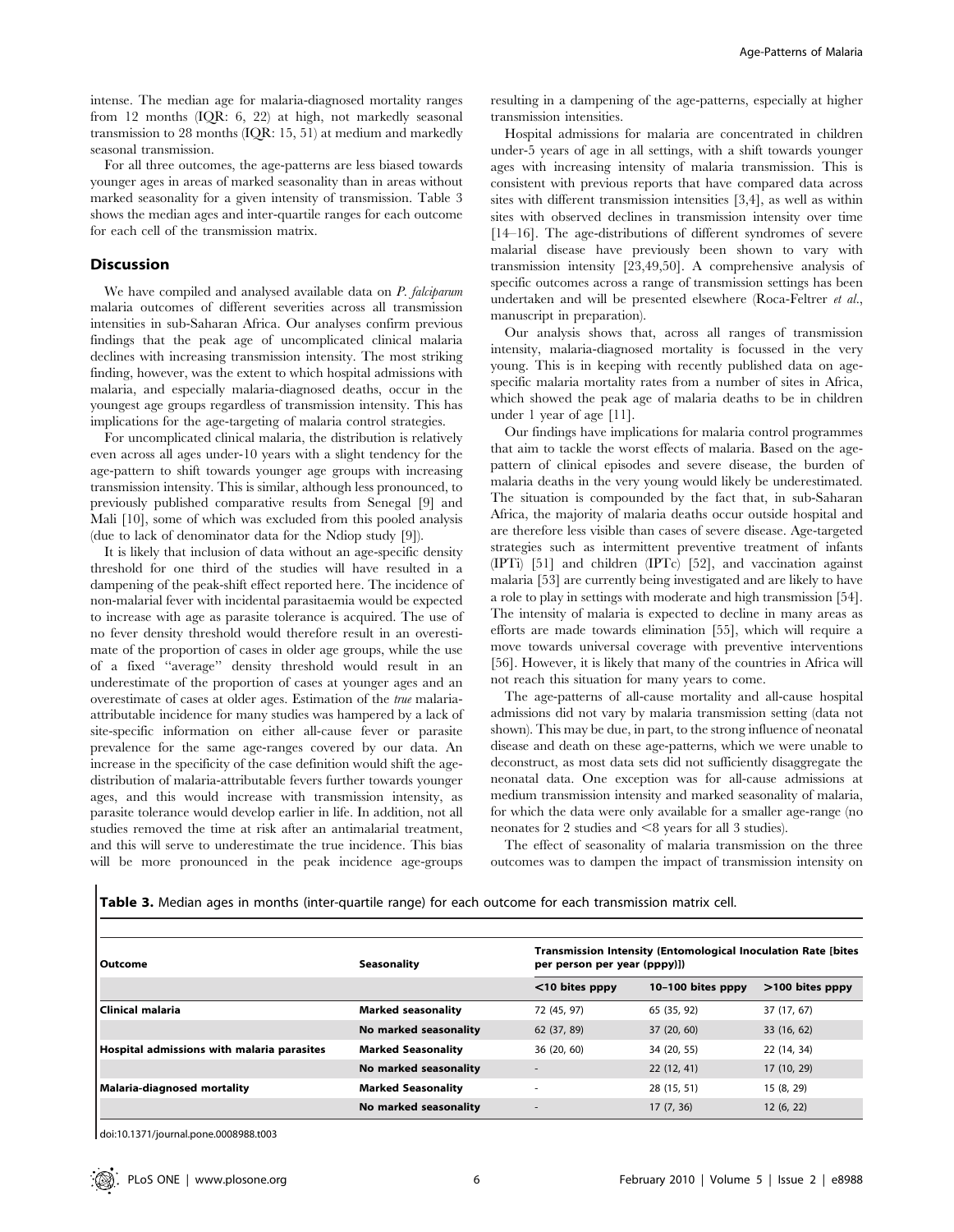the age-patterns. Within each intensity category, the peak age is lower for settings with no marked seasonality than for those with marked seasonality. This has not previously been reported, but could have been predicted. The ''peak-shift'' phenomenon is consistent with gradually acquired protective immunity [12], and the effect of seasonal transmission would be to reduce the cumulative exposure of individuals to malaria and hence their acquisition of immunity.

The fact that the peak age declines with increasing severity of the outcome, implies that protection against the more severe forms of malaria is acquired more rapidly than protection against clinical malaria, as previously suggested [57]. This phenomenon may be compounded by a tendency for those who are unable to develop a protective immune response to succumb to the disease and die in their early years. The strong bias for severe malaria outcomes to be concentrated in infants across different transmission intensities lends weight to the suggestion that protection against severe falciparum malaria may be acquired with age, independently of, or in synergy with prior exposure through mechanisms that are not yet fully understood.

As with any major data abstraction exercise our analyses had some limitations. The data abstracted showed a bias towards established research settings, with gaps in the availability of data from countries in central Africa. The lack of data from settings with no marked seasonality and low intensity probably reflects a lack of research facilities in such settings; most malaria research sites are in areas of medium to high transmission intensity. Nevertheless, data from research settings are likely to be susceptible to the Hawthorne effect (where the presence of a dedicated research team alters the disease epidemiology) as a result of increased implementation of interventions potentially leading to a decline in transmission [14–16]. With further progress in malaria control, there is likely to be an increase in data for low transmission intensity settings. These geographic and epidemiological 'black holes' in malaria research need to be filled urgently.

In addition to the lack of data from some epidemiological categories, it was generally difficult to obtain age-specific data on malaria morbidity and mortality, which are usually not published in sufficient detail to be included in a thorough statistical analysis. This was ameliorated to some extent by contacting authors. Allocating sites to transmission intensity bands may also have been subject to some misclassification, both in terms of a lack of local data on intensity parameters (EIR or parasite prevalence), and also in relation to temporal changes. It is very rare to have geographically and temporally matched data on EIR or parasite prevalence and morbidity/mortality outcomes, and local or expert knowledge was sought where possible to support the classification. The categorisation of settings as having marked seasonality or no marked seasonality may also be subject to some disagreement, as seasonality is a continuum, with most settings showing some seasonal peaks and some perennial settings having a distinct clustering of cases. However, sensitivity analyses of the definition used suggested that sites showed consistent patterns of seasonality for different malaria outcomes and across several years [43]. Given the limitations in defining the epidemiological context for a particular setting, the analyses and results were restricted to six broad categories defined by the transmission matrix.

The allocation of some sites may change over time, e.g. the measured EIR for Sotuba, Mali was 12 in 1999 and 4 in 2000 [10]. We temporally matched the outcome data to the epidemiological data, where possible, so that sites may appear in more than one cell of the matrix depending on the timing of the studies. The relationships presented here are between the burden of disease, and the intensity and seasonality of malaria transmission,

and as such, are independent of the changing epidemiology of malaria.

We attempted to estimate the incidence of truly malariaattributable fevers, rather than fevers incidentally associated with parasites, by using the age-specific all-cause fever incidence and parasite prevalence, where this was available. In addition to a lack of suitable data to enable this adjustment to be made for many studies, it is likely that the use of non-contemporary data reduced the utility of this approach. For example, using cross-sectional parasite prevalence from peak transmission seasons to adjust the incidence over a longer period of time could result in an underestimate of malaria-attributable cases.

It is also important to note the limitations in diagnosing malaria deaths through the verbal autopsy method, which suffers from a lack of a distinct symptom complex for malaria [11,58]. In addition, malaria is also likely to be an underlying cause in many deaths, but missed as the final diagnosis if a more distinct terminal event occurs. While it is difficult to estimate the incidence of true malaria-attributable mortality, it is likely that the mis-classification of malaria deaths will be internally consistent within a study, and thus analysis of percentage age-distributions will suffer less from such errors than would cross-site comparisons.

No attempt was made here to assess the relationship between the incidence (as opposed to the percentage distribution) of disease and transmission intensity using these data. Such exercises have previously been undertaken [4,22–24], but there are several limitations to such an endeavour, limiting the number of studies that can be included. While most recent estimates of mortality come from community-based demographic surveillance systems, it was difficult to obtain age-specific denominator population data from many of the older studies. Data on severe malaria outcomes can only be obtained at the hospital level, as continued community surveillance will reduce the progression to severe disease. Unfortunately, it is difficult to estimate hospital catchment populations, as individuals may not access the nearest facility, and local access issues (geography, socio-economics, treatmentseeking behaviour) make it difficult to develop a standardised definition. While mathematical modelling may go some way to alleviating this issue [59] it is reliant on additional data from the site, which is not always available. Estimates of incidence are thus hampered by the lack of a denominator population for many studies of severe outcomes. In addition, given that most data come from established research settings, the presence of a dedicated malaria research team, with improved health infrastructure and/ or surveillance, is itself likely to reduce the burden of malaria that would otherwise occur in that setting. In addition, local practices and access to interventions and health care may confound the relationship between transmission intensity and the age-specific burden of malaria. Nevertheless, this relationship should be the focus of any future extensions to such an exercise, as this will be most informative for public health planning.

The data presented here show that the most severe consequences of malaria are concentrated in the youngest age groups, and that the burden of malaria shifts towards younger age groups with increasing transmission intensity. Recently observed declines in malaria transmission intensity are likely to result in the burden of malaria shifting towards older children. Nevertheless, while the aim of malaria control remains the prevention of the most severe forms of malaria disease and death [56], targeting malaria interventions to very young children will produce important benefits. Integrated malaria strategies need to be tailored to the epidemiological context, and to be able to respond to changes in malaria transmission over time. As malaria control improves, the median age of severe disease manifestations will increase.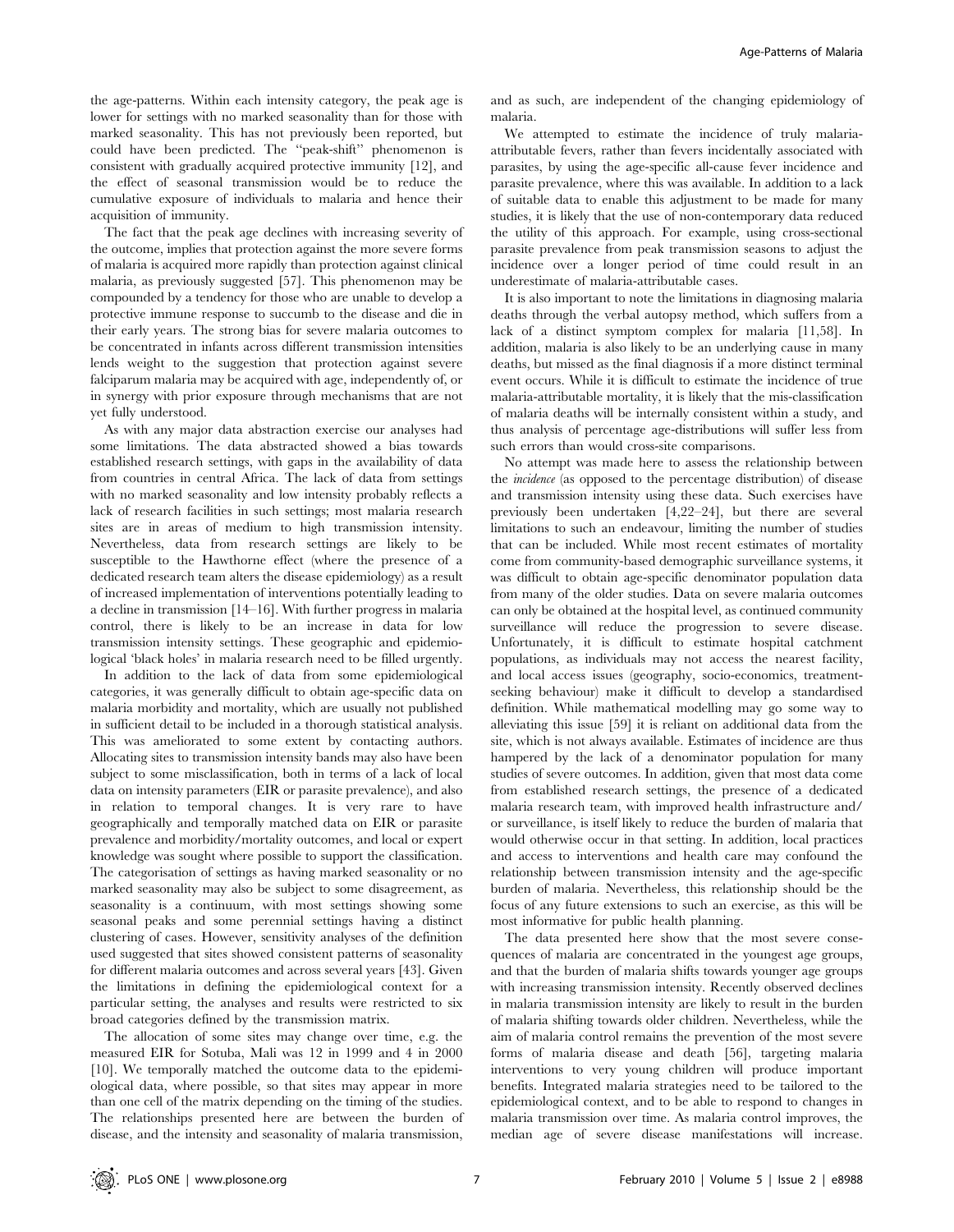Nevertheless, a disproportionate number of malaria deaths will continue to occur in the very young and it is still worth targeting specific control strategies at this age group.

# Supporting Information

Table S1 Sources used to allocate clinical malaria studies to a matrix of intensity and seasonality of malaria.

Found at: doi:10.1371/journal.pone.0008988.s001 (0.45 MB DOC)

Table S2 Sources used to allocate studies on hospital admissions with malaria to a matrix of intensity and seasonality of malaria. Found at: doi:10.1371/journal.pone.0008988.s002 (0.51 MB DOC)

Table S3 Sources used to allocate studies of malaria-diagnosed deaths to a matrix of intensity and seasonality of malaria.

Found at: doi:10.1371/journal.pone.0008988.s003 (0.27 MB DOC)

# Acknowledgments

All authors that took the time to respond to queries, to provide more detailed data than is publically available, or to publish their data with sufficiently detailed information to enable these analyses. Specifically Pedro Alonso, Kevin Baird, Quique Bassat, Fred Binka, Sarah Bonnet, Daniel

#### References

- 1. Boyd MF (1949) Epidemiology of malaria: factors related to the intermediate host. In: Boyd MF, ed. Malariology: A comprehensive survey of all aspects of this group of diseases from a global standpoint: W.B. Saunders Company.
- 2. Molineaux L, Gramiccia G (1980) The Garki Project: Research on the epidemiology and control of malaria in the Sudan Savanna of West Africa. Geneva: World Health Organization.
- 3. Snow RW, Bastos de Azevedo I, Lowe BS, Kabiru EW, Nevill CG, et al. (1994) Severe childhood malaria in two areas of markedly different falciparum transmission in east Africa. Acta-Trop 57: 289–300.
- 4. Snow RW, Omumbo JA, Lowe B, Molyneux CS, Obiero JO, et al. (1997) Relation between severe malaria morbidity in children and level of Plasmodium falciparum transmission in Africa [see comments]. Lancet 349: 1650–1654.
- 5. Modiano D, Sirima BS, Sawadogo A, Sanou I, Pare J, et al. (1998) Severe malaria in Burkina Faso: influence of age and transmission level on clinical presentation. American Journal of Tropical Medicine and Hygiene 59: 539–542.
- 6. Reyburn H, Mbatia R, Drakeley C, Bruce J, Carneiro I, et al. (2005) Association of transmission intensity and age with clinical manifestations and case fatality of severe Plasmodium falciparum malaria. JAMA 293: 1461–1470.
- 7. Idro R, Aloyo J, Mayende L, Bitarakwate E, John CC, et al. (2006) Severe malaria in children in areas with low, moderate and high transmission intensity in Uganda. Trop Med Int Health 11: 115–124.
- 8. Okiro EA, Al-Taiar A, Reyburn H, Idro R, Berkley JA, et al. (2009) Age patterns of severe paediatric malaria and their relationship to Plasmodium falciparum transmission intensity. Malar I 8: 4.
- 9. Trape J-F, Rogier C (1996) Combating malaria morbidity and mortality by reducing transmission. Parasitology Today 12: 236–240.
- 10. Dicko A, Sagara I, Diemert D, Sogoba M, Niambele MB, et al. (2007) Year-toyear variation in the age-specific incidence of clinical malaria in two potential vaccine testing sites in Mali with different levels of malaria transmission intensity. Am J Trop Med Hyg 77: 1028–1033.
- 11. Abdullah S, Adazu K, Masanja H, Diallo D, Hodgson A, et al. (2007) Patterns of age-specific mortality in children in endemic areas of sub-Saharan Africa. Am J Trop Med Hyg 77: 99–105.
- 12. Anderson RM, May RM (1992) Indirectly transmitted microparasites. Infectious diseases of humans: Dynamics and control. Oxford: Oxford University Press. pp 379–383.
- 13. Woolhouse ME (1998) Patterns in parasite epidemiology: the peak shift. Parasitol Today 14: 428–434.
- 14. Schellenberg D, Menendez C, Aponte J, Guinovart C, Mshinda H, et al. (2004) The Changing Epidemiology of Malaria in Ifakara Town, southern Tanzania. Tropical Medicine and International Health 9: 68–76.
- 15. Ceesay SJ, Casals-Pascual C, Erskine J, Anya SE, Duah NO, et al. (2008) Changes in malaria indices between 1999 and 2007 in The Gambia: a retrospective analysis. Lancet 372: 1545–1554.

Chandramohan, Badara Cisse, Tamara Clark, Chris Curtis, Alassane Dicko, Grant Dorsey, Julian Gabor, Hayder Giha, Martin Grobusch, Robert Guiguemde, Caterina Guinovart, Lars Henning, Marie Claire Henry, Michael van Hensbroek, Patrick Imbert, Muminatou Jallow, Lawrence Kazembe, Andrew Kitua, Peter Kremsner, Peter McElroy, Caroline Maxwell, Frank Mockenhaupt, Saul Morris, Paul Mulumba, Dr Olanrewaju, Hugh Reyburn, Eleanor Riley, Christophe Rogier, Alan Schapira, Erich Schmutzhard, Phil Thuma, Jim Todd, Jean-Francois Trape, Janneke van Dijk, and Luis Varandas; the Scientific Co-ordination Committee of the MRC Laboratories in The Gambia and the Coordinating Committee of the Joint Malaria Programme in Tanzania. We are extremely grateful to Terrie Taylor on behalf of the Severe Malaria in African Children (SMAC) Network who provided individual-level hospital admissions data from six sites, the INDEPTH Network who provided agebreakdown data on mortality from seven demographic surveillance sites and Konstantina Boutsika on behalf of the Mapping Malaria Risk in Africa (MARA) collaboration for additional data on parasite prevalence agebreakdown. See www.iptiwebtool.org for further acknowledgements relating to these and other data. Tom Smith for data and helpful insights, and Amanda Ross, Rob Newman and Andrea Egan for comments on the draft manuscript.

# Author Contributions

Conceived and designed the experiments: IC ARF MT JAS BG DS. Analyzed the data: IC ARF. Contributed reagents/materials/analysis tools: JTG. Wrote the paper: IC ARF JTG LS MT JAS BG DS. Conducted associated systematic reviews and abstracted data: LS.

- 16. O'Meara WP, Bejon P, Mwangi TW, Okiro EA, Peshu N, et al. (2008) Effect of a fall in malaria transmission on morbidity and mortality in Kilifi, Kenya. Lancet 372: 1555–1562.
- 17. Murray CJL, Lopez A (1996) Global Health Statistics. Cambridge, Harvard University Press (Global Burden of disease and Injury Series) 2.
- 18. Snow RW, Craig M, Deichmann U, Marsh K (1999) Estimating mortality, morbidity and disability due to malaria among Africa's non-pregnant population [see comments]. Bull World Health Organ 77: 624–640.
- 19. Snow RW, Guerra CA, Noor AM, Myint HY, Hay SI (2005) The global distribution of clinical episodes of Plasmodium falciparum malaria. Nature 434: 214–217.
- 20. Murphy SC, Breman JG (2001) Gaps in the childhood malaria burden in Africa: cerebral malaria, neurological sequelae, anemia, respiratory distress, hypoglycemia, and complications of pregnancy. Am J Trop Med Hyg 64: 57–67.
- 21. Roca-Feltrer A, Carneiro I, Armstrong Schellenberg JR (2008) Estimates of the burden of malaria morbidity in Africa in children under the age of 5 years. Trop Med Int Health 13: 771–783.
- 22. Smith TA, Leuenberger R, Lengeler C (2001) Child mortality and malaria transmission intensity in Africa. Trends Parasitol 17: 145–149.
- 23. Snow RW, Marsh K (2002) The consequences of reducing transmission of Plasmodium falciparum in Africa. Adv Parasitol 52: 235–264.
- 24. Smith T, Killeen G, Lengeler C, Tanner M (2004) Relationships between the outcome of Plasmodium falciparum infection and the intensity of transmission in Africa. Am J Trop Med Hyg 71: 80–86.
- 25. Roca-Feltrer A (2008) Estimating The Burden And The Age Pattern Of Malaria Morbidity In Sub-Saharan Africa In Under-Fives. London: University of London. pp 423.
- 26. Smith T, Schellenberg JA, Hayes R (1994) Attributable fraction estimates and case definitions for malaria in endemic areas. Stat-Med 13: 2345–2358.
- 27. McGuinness D, Koram K, Bennett S, Wagner G, Nkrumah F, et al. (1998) Clinical case definitions for malaria: clinical malaria associated with very low parasite densities in African infants. Trans R Soc Trop Med Hyg 92: 527–531.
- 28. Bloland PB, Boriga DA, Ruebush TK, McCormick JB, Roberts JM, et al. (1999) Longitudinal cohort study of the epidemiology of malaria infections in an area of intense malaria transmission II. Descriptive epidemiology of malaria infection and disease among children. Am J Trop Med Hyg 60: 641–648.
- 29. Bonnet S, Paul RE, Gouagna C, Safeukui I, Meunier JY, et al. (2002) Level and dynamics of malaria transmission and morbidity in an equatorial area of South Cameroon. Trop Med Int Health 7: 249–256.
- 30. Henry MC, Rogier C, Nzeyimana I, Assi SB, Dossou-Yovo J, et al. (2003) Inland valley rice production systems and malaria infection and disease in the savannah of Cote d'Ivoire. Trop Med Int Health 8: 449–458.
- 31. Rogier C, Trape JF (1993) Malaria attacks in children exposed to high transmission: who is protected? Trans R Soc Trop Med Hyg 87: 245–246.
- 32. Thompson R, Begtrup K, Cuamba N, Dgedge M, Mendis C, et al. (1997) The Matola malaria project: a temporal and spatial study of malaria transmission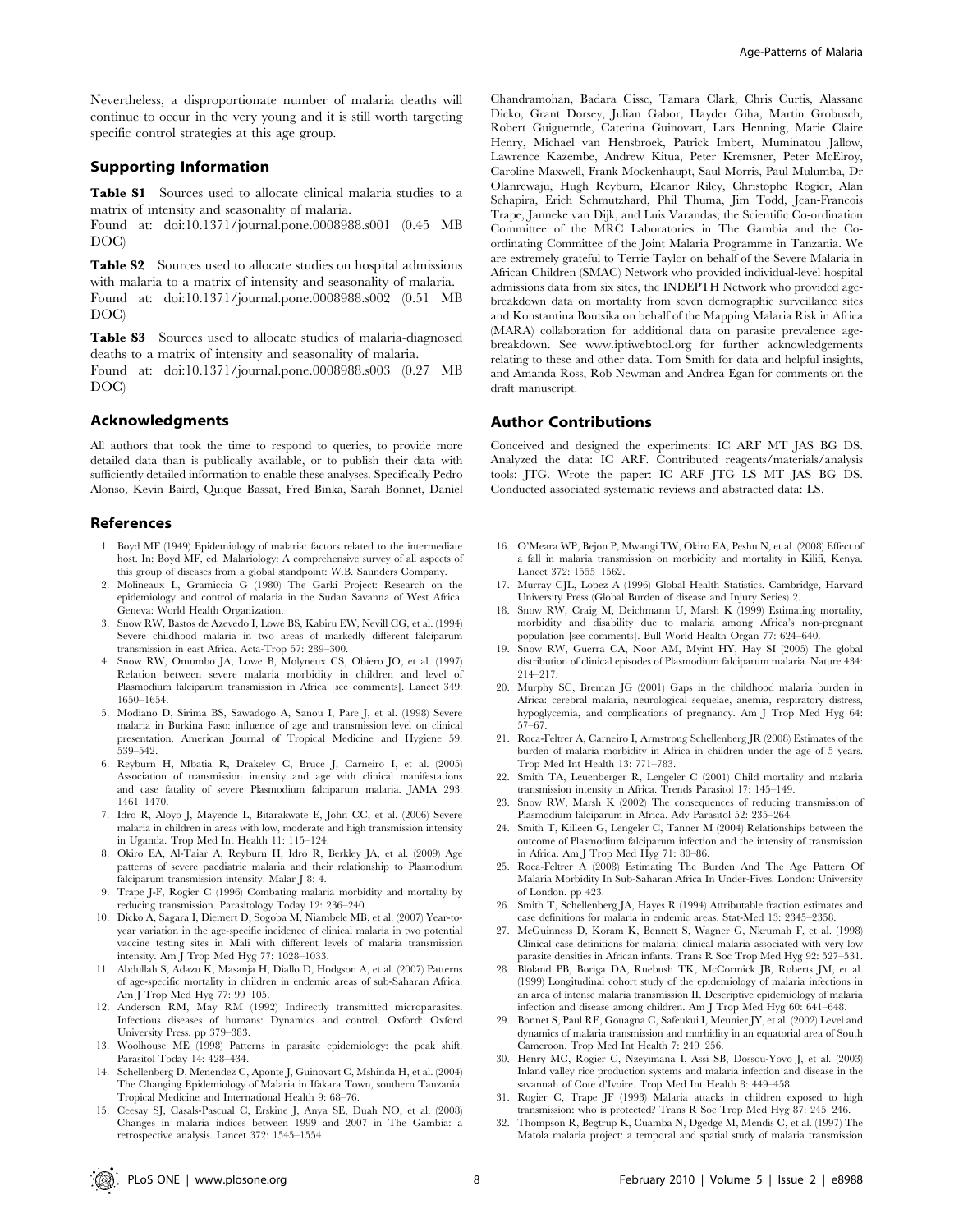and disease in a suburban area of Maputo, Mozambique. Am J Trop Med Hyg 57: 550–559.

- 33. Alonso PL, Smith T, Armstrong Schellenberg JRM, Masanja H, Mwankusye S, et al. (1994) Randomised trial of efficacy of SPf66 vaccine against Plasmodium falciparum malaria in children in southern Tanzania. Lancet (British edition) 344: 1175–1181.
- 34. Henning L, Schellenberg D, Smith T, Henning D, Alonso P, et al. (2004) A prospective study of Plasmodium falciparum multiplicity of infection and morbidity in Tanzanian children. Trans R Soc Trop Med Hyg 98: 687–694.
- 35. Kitua AY, Smith T, Alonso PL, Masanja H, Urassa H, et al. (1996) Plasmodium falciparum malaria in the first year of life in an area of intense and perennial transmission. Tropical Medicine and International Health 1: 475–484.
- 36. Maxwell CA, Chambo W, Mwaimu M, Magogo F, Carneiro IA, et al. (2003) Variation of malaria transmission and morbidity with altitude in Tanzania and with introduction of alphacypermethrin treated nets. Malar J 2: 28.
- 37. Baird JK, Owusu AS, Utz GC, Koram K, Barcus MJ, et al. (2002) Seasonal malaria attack rates in infants and young children in northern Ghana. Am J Trop Med Hyg 66: 280–286.
- 38. Davis JC, Clark TD, Kemble SK, Talemwa N, Njama-Meya D, et al. (2006) Longitudinal study of urban malaria in a cohort of Ugandan children: description of study site, census and recruitment. Malar J 5: 18.
- 39. Diallo S, Ndir O, Faye O, Diop BM, Dieng Y, et al. (1998) [Malaria in the southern sanitary district of Dakar (Senegal). 1. Parasitemia and malarial attacks]. Bull Soc Pathol Exot 91: 208–213.
- 40. Guinovart C, Bassat Q, Sigauque B, Aide P, Sacarlal J, et al. (2008) Malaria in rural Mozambique. Part I: children attending the outpatient clinic. Malar J 7: 36.
- 41. Beier JC, Killeen GF, Githure JI (1999) Short report: entomologic inoculation rates and Plasmodium falciparum malaria prevalence in Africa. Am J Trop Med Hyg 61: 109–113.
- 42. Hay SI, Rogers DJ, Toomer JF, Snow RW (2000) Annual Plasmodium falciparum entomological inoculation rates (EIR) across Africa: literature survey, Internet access and review. Trans R Soc Trop Med Hyg 94: 113-127.
- 43. Roca-Feltrer A, Armstrong Schellenberg JR, Smith L, Carneiro I (2009) A simple method for defining malaria seasonality. Malar J 8: 276.
- 44. Mapping Malaria Risk in Africa (2008) Duration of Malaria Transmission Season.
- 45. Chandramohan D, Owusu-Agyei S, Carneiro I, Awine T, Amponsa-Achiano K, et al. (2005) Cluster randomised trial of intermittent preventive treatment for malaria in infants in area of high, seasonal transmission in Ghana. Bmj 331: 727–733.
- 46. Slutsker L, Bloland P, Steketee RW, Wirima JJ, Heymann DL, et al. (1996) Infant and second-year mortality in rural Malawi: causes and descriptive epidemiology. Am J Trop Med Hyg 55: 77–81.
- 47. Kuate Defo B (1995) Epidemiology and control of infant and early childhood malaria: a competing risks analysis. Int J Epidemiol 24: 204–217.
- 48. Anderson DR, Burnham KP (2002) Model selection and multimodel inference: a practical information-theoretic approach.: Springer.
- 49. Marsh K (1992) Malaria a neglected disease? Parasitology 104: S53–S69.
- 50. Marsh K, Snow RW (1997) Host-parasite interaction and morbidity in malaria endemic areas. Philos Trans R Soc Lond B Biol Sci 352: 1385–1394.
- 51. Grobusch MP, Egan A, Gosling RD, Newman RD (2007) Intermittent preventive therapy for malaria: progress and future directions. Curr Opin Infect Dis 20: 613–620.
- 52. Greenwood B (2006) Review: Intermittent preventive treatment–a new approach to the prevention of malaria in children in areas with seasonal malaria transmission. Trop Med Int Health 11: 983–991.
- 53. Bejon P, Lusingu J, Olotu A, Leach A, Lievens M, et al. (2008) Efficacy of RTS,S/AS01E vaccine against malaria in children 5 to 17 months of age. N Engl J Med 359: 2521–2532.
- 54. IOM IoM (2008) Assessment of the Role of Intermittent Preventive Treatment for Malaria in Infants: Letter Report. Washington DC: IOM. 80 p.
- 55. Tanner M, de Savigny D (2008) Malaria eradication back on the table. Bull World Health Organ 86: 82.
- 56. Roll Back Malaria Partnership (2008) Global Malaria Action Plan for a Malaria-free World.
- 57. Snow RW, Gilles HM (2002) The epidemiology of malaria. In: Warrell DA, Gilles HM, eds. Essential malariology. 4th ed. London: Arnold. pp 97–100.
- 58. Rowe AK, Rowe SY, Snow RW, Korenromp EL, Schellenberg JR, et al. (2006) The burden of malaria mortality among African children in the year 2000. Int J Epidemiol 35: 691–704.
- 59. Ross A, Maire N, Molineaux L, Smith T (2006) An epidemiologic model of severe morbidity and mortality caused by Plasmodium falciparum. Am J Trop Med Hyg 75: 63–73.
- 60. Diallo S, Konate L, Ndir O, Dieng T, Dieng Y, et al. (2000) [Malaria in the central health district of Dakar (Senegal). Entomological, parasitological and clinical data]. Sante 10: 221–229.
- 61. Greenwood BM, Bradley AK, Greenwood AM (1987) Mortality and morbidity from malaria among children in a rural area of the Gambia, West Africa. Transactions of the Royal Society of Tropical Medicine and Hygiene 81: 478–486.
- 62. Cisse B, Sokhna C, Boulanger D, Milet J, Ba el H, et al. (2006) Seasonal intermittent preventive treatment with artesunate and sulfadoxine-pyrimeth-

amine for prevention of malaria in Senegalese children: a randomised, placebocontrolled, double-blind trial. Lancet 367: 659–667.

- 63. Ye Y, Kyobutungi C, Louis VR, Sauerborn R (2007) Micro-epidemiology of Plasmodium falciparum malaria: Is there any difference in transmission risk between neighbouring villages? Malar J 6: 46.
- 64. Schellenberg D, Aponte J, Kahigwa E, Mshinda H, Tanner M, et al. (2003) The incidence in children of clinical malaria detected by active case detection in Ifakara, southern Tanzania. Trans R Soc Trop Med Hyg 97: TR/2002/ 020410.
- 65. Saute F, Aponte J, Ahmeda J, Ascaso C, Vaz N, et al. (2003) Malaria in southern Mozambique: incidence of clinical malaria in children living in a rural community in Manhica district. Trans R Soc Trop Med Hyg 97: 655–660.
- 66. Grobusch MP, Lell B, Schwarz NG, Gabor J, Dornemann J, et al. (2007) Intermittent preventive treatment against malaria in infants in Gabon–a randomized, double-blind, placebo-controlled trial. J Infect Dis 196: 1595–1602.
- 67. Velema JP, Alihonou EM, Chippaux JP, Van Boxel Y, Gbedji E, et al. (1991) Malaria morbidity and mortality in children under three years of age on the coast of Benin, West Africa. Transactions of the Royal Society of Tropical Medicine and Hygiene 85: 430–435.
- 68. Lusingu JP, Vestergaard LS, Mmbando BP, Drakeley CJ, Jones C, et al. (2004) Malaria morbidity and immunity among residents of villages with different Plasmodium falciparum transmission intensity in North-Eastern Tanzania. Malar J 3: 26.
- 69. Kobbe R, Kreuzberg C, Adjei S, Thompson B, Langefeld I, et al. (2007) A randomized controlled trial of extended intermittent preventive antimalarial treatment in infants. Clin Infect Dis 45: 16–25.
- 70. Imbert P, Sartelet I, Rogier C, Ka S, Baujat G, et al. (1997) Severe malaria among children in a low seasonal transmission area, Dakar, Senegal: influence of age on clinical presentation. Trans R Soc Trop Med Hyg 91: 22–24.
- 71. Imbert P, Gerardin P, Rogier C, Ka AS, Jouvencel P, et al. (2002) Severe falciparum malaria in children: a comparative study of 1990 and 2000 WHO criteria for clinical presentation, prognosis and intensive care in Dakar, Senegal. Trans R Soc Trop Med Hyg 96: 278–281.
- 72. Camara B, Diouf S, Diagne I, Fall L, Ba A, et al. (2003) Severe malaria in children in a Senegal hospital setting. Médecine et Maladies Infectieuses 33: 45–48.
- 73. Giha HA, El-Ghazali G, A-Elgadir TME, A-Elbasit IE, Eltahir EM, et al. (2005) Clinical pattern of severe Plasmodium falciparum malaria in Sudan in an area characterized by seasonal and unstable malaria transmission. Transactions of the Royal Society of Tropical Medicine and Hygiene 99: 243–251.
- 74. Taylor T, Olola C, Valim C, Agbenyega T, Kremsner P, et al. (2006) Standardized data collection for multi-center clinical studies of severe malaria in African children: establishing the SMAC network. Trans R Soc Trop Med Hyg 100: 615–622.
- 75. Jallow M MalariaGEN project.
- 76. Rodrigues A, Schellenberg JA, Kofoed PE, Aaby P, Greenwood B (2008) Changing pattern of malaria in Bissau, Guinea Bissau. Trop Med Int Health 13: 410–417.
- 77. Guiguemde TR, Dabire E, Coulibaly CO, Pare J, Kam LK (1991) Etude de la mortalite palustre dans le service de pediatrie de l'hopital de Ouagadougou (Burkina Faso). Bull Soc Pathol Exot 84: 338–339.
- 78. Schapira A, Solomon T, Julien M, Macome A, Parmar N, et al. (1993) Comparison of intramuscular and intravenous quinine for the treatment of severe and complicated malaria in children. Trans R Soc Trop Med Hyg 87: 299–302.
- 79. Varandas L, Julien M, Gomes A, Rodrigues P, Van Lerberghe W, et al. (2001) A randomised, double-blind, placebo-controlled clinical trial of vitamin A in severe malaria in hospitalised Mozambican children. Ann Trop Paediatr 21: 211–222.
- 80. Thuma PE Malaria admissions to Macha Mission Hospital Zambia 2003– 2004.
- 81. Boulard JC, Chippaux JP, Ayivi B, Akogbeto M, Massougbodji A, et al. (1990) Study of malarial morbidity in a hospital paediatric service in Benin (West Africa) in 1988 and 1989. Medecine Tropicale 50: 315–320.
- 82. Snow RW, Armstrong Schellenberg JRM, Peshu N, Forster D, Newton CRJC, et al. (1993) Periodicity and space-time clustering of severe childhood malaria on the coast of Kenya. Transactions of the Royal Society of Tropical Medicine and Hygiene 87: 386–390.
- 83. Slutsker L, Taylor TE, Wirima JJ, Steketee RW (1994) In-hospital morbidity and mortality due to malaria-associated severe anaemia in two areas of Malawi with different patterns of malaria infection. Trans R Soc Trop Med Hyg 88: 548–551.
- 84. Koko J, Dufillot D, Zima-Ebeyard AM, Duong TH, Gahouma D, et al. (1999) Clinical and epidemiological aspects of malaria in children in Libreville, Gabon. Medecine d'Afrique Noire 46: 10–14.
- 85. Olanrewaju WI, Johnson AWBR (2001) Malaria in children in Ilorin, Nigeria. East African Medical Journal 78: 131–134.
- 86. Kazembe LN, Kleinschmidt I, Sharp BL (2006) Patterns of malaria-related hospital admissions and mortality among Malawian children: an example of spatial modelling of hospital register data. Malar J 5: 93.
- 87. Bassat Q, Guinovart C, Sigauque B, Aide P, Sacarlal J, et al. (2008) Malaria in rural Mozambique. Part II: children admitted to hospital. Malar J 7: 37.